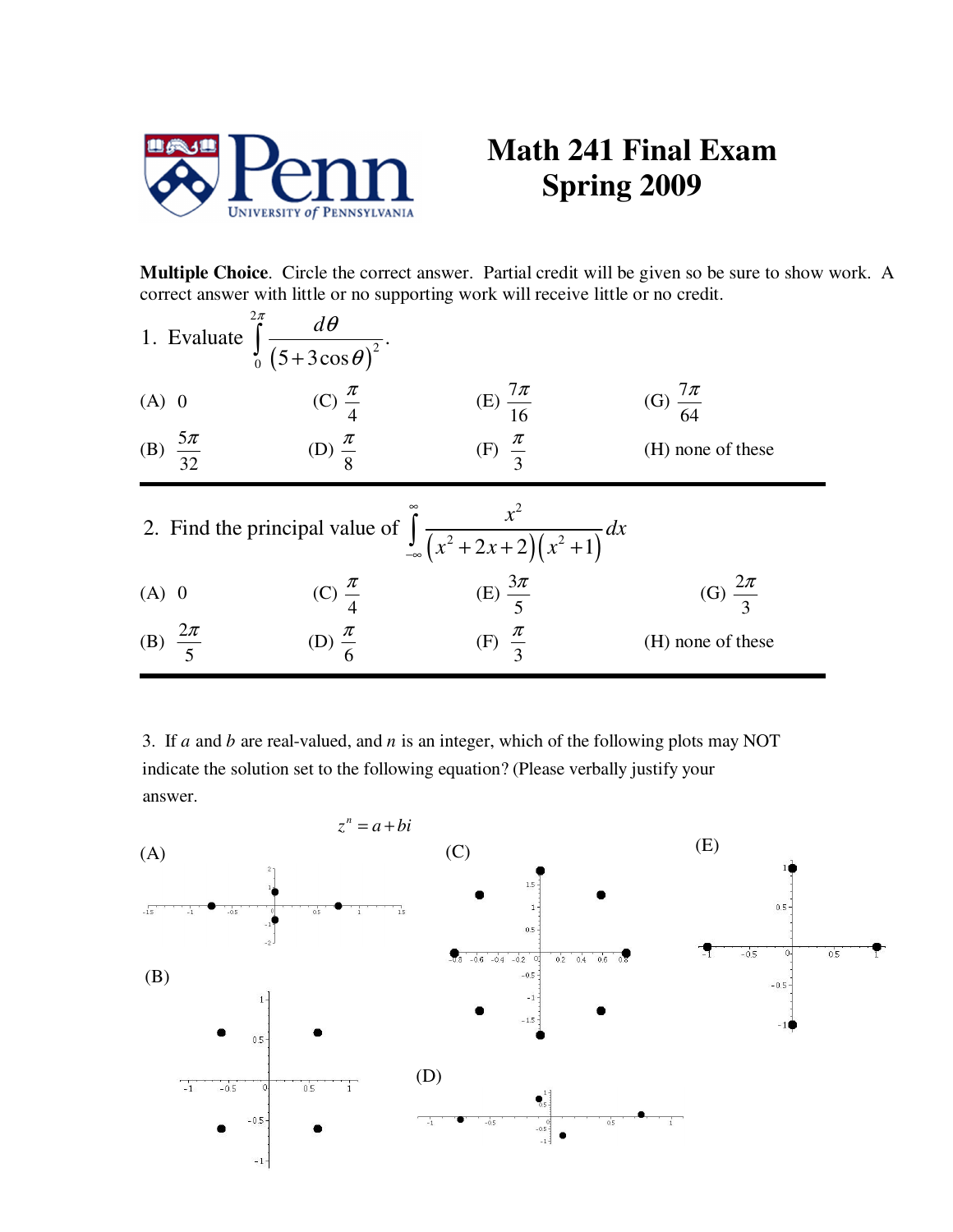4. Consider the function

$$
f(x) = \begin{cases} 0, & \text{if } 0 \le x \le 1 \\ x, & \text{if } 1 < x \le 2 \end{cases}
$$

defined on the interval  $[0, 2]$ .

Let 
$$
\sum_{n=1}^{\infty} B_n \sin\left(\frac{n\pi x}{2}\right)
$$
 be a sine series series for  $f(x)$  on the function [0, 2].  
Using the same values of B for all x on the real line define the function  $g(x) = \sum_{n=1}^{\infty} B_n \sin\left(\frac{n\pi x}{2}\right)$ 

Using the same values of  $B_n$  for all x on the real line, define the function  $g(x) = \sum_{n=1}^{\infty}$ Find  $g(-9) + g\left(\frac{-5}{2}\right) + g(6)$ . values of  $B_n$  for all x on the real line, define the function  $g(x) = \sum B_n \sin \left(\frac{n\pi x}{2}\right)$ .  $\sum_{n=1}^{\infty}$  *n*  $\sum_{n=1}^{\infty}$  *n*  $\sum_{n=1}^{\infty}$  *n*  $\sum_{n=1}^{\infty}$  *n*  $\sum_{n=1}^{\infty}$  *n*  $\sum_{n=1}^{\infty}$  *n*  $\sum_{n=1}^{\infty}$  *n*  $\sum_{n=1}^{\infty}$  *n*  $\sum_{n=1}^{\infty}$  *n*  $\sum_{n=1}^{\infty}$  *n*  $\sum_{n=1}^{\infty}$  *n*  $\sum_{n=1}^{\infty$  $B_n$  for all x on the real line, define the function  $g(x) = \sum_{n=0}^{\infty} B_n \sin \left( \frac{n \pi x}{2} \right)$ =  $=\sum_{n=1}^{\infty} B_n \sin \left( \frac{n \pi x}{2} \right).$ 

| (A) | Н |                   |
|-----|---|-------------------|
| (B  | н | (H) none of these |

**Short Answer:** This is a 5 part question that requires 5 solutions. Place your solution in the blank space provided.

5. Determine the value of the complex integral below for the various counterclockwise paths indicated

$$
I = \frac{8}{\pi} \int_{C} \frac{dz}{z^4 + 10z^2 + 9}
$$
  
\na) If C is  $|z - 3i| = 1$   
\nb) If C is  $|z + i| = 3$   
\nc) If C is  $|z + 2i| = 2$   
\nd) If C is  $|z - 1 - i| = 2$   
\ne) If C is  $|z + 3| = 2$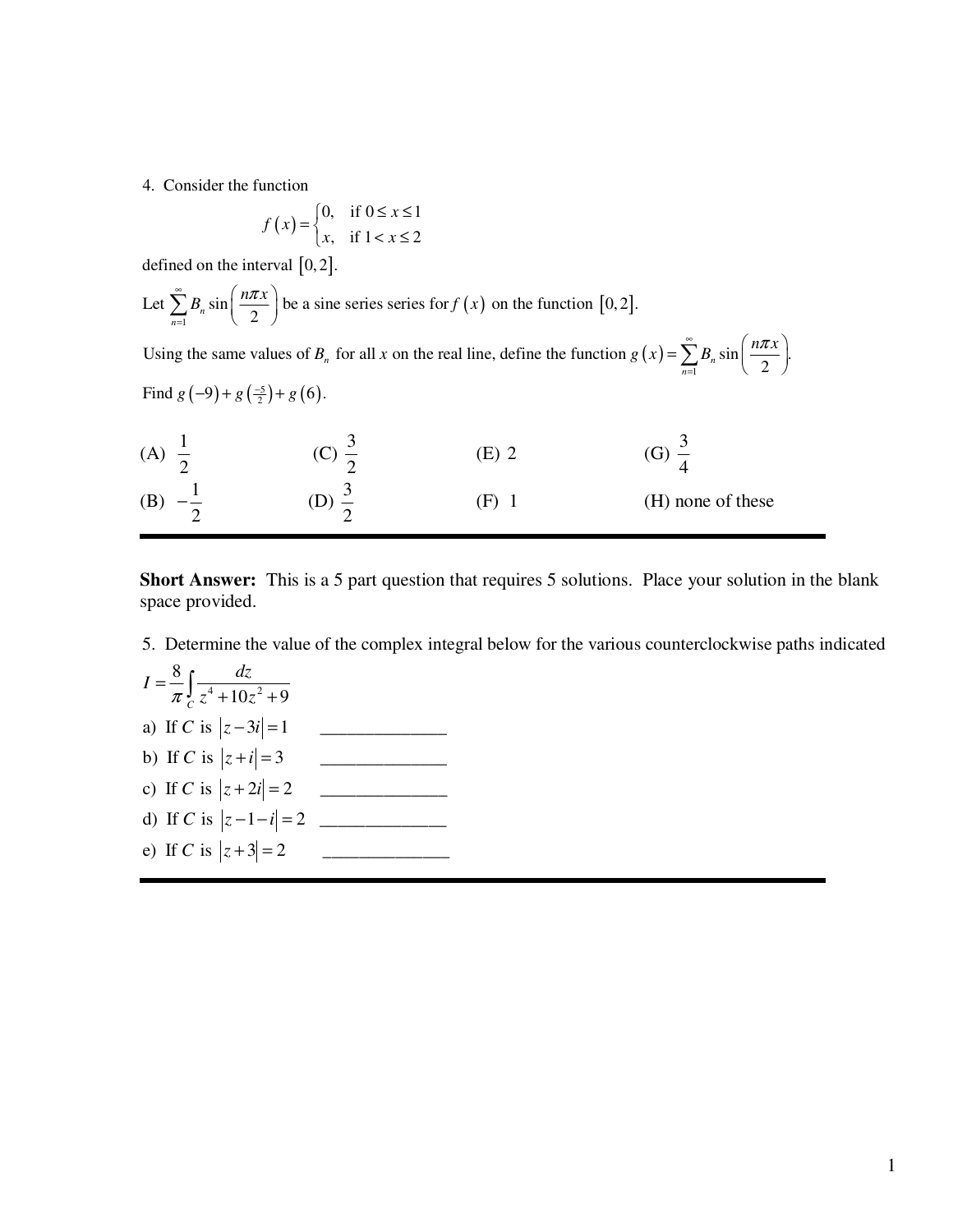**Open ended**: Show all work. A correct answer with little or no supporting work will receive little or no credit.

a)  $2 < |z| < 5$  (center at  $z = 0$ ) 2 1 6. Expand  $\frac{1}{2}$   $\frac{1}{2}$  in a Laurent series valid for the indicated annular domain.  $z^2 - 7z + 10$ 

b) 
$$
0 < |z - 5| < 3
$$
 (center at  $z = 5$ )

7. Consider the Sturm-Liouville problem  $y'' + \lambda y = 0$  subject to  $y(0) = 0$  and  $y'(3) = 0$ . Find the eigenfunctions  $y(x)$  and the eigenvalues  $\lambda$ .

8. Solve 
$$
u_{xx} + u_{yy} = 0
$$
, for a function  $u(x, y)$  on  $0 \le x \le 1, 0 \le y \le 2$  subject to the conditions  $u(0, y) = 0, \frac{\partial u}{\partial x}(1, y) = 0, u(x, 0) = 0$ , and  $u(x, 2) = 5 \sin\left(\frac{3\pi x}{2}\right) - 3\sin\left(\frac{7\pi x}{2}\right)$ .

- 9. a) Solve  $u_t = u_x$  using separation of variables.
- (There might be more than one way to represent the solution) b) Find two linearly independent solutions to  $u_t = u_x + 3$ .

10. Let 
$$
\alpha = \int_{C_1} (2\overline{z} - z) dz
$$
 where  $C_1$  is defined by  $x = -\frac{t}{2}$ ,  $y = \frac{1}{2}t^2$  on  $0 \le t \le 2$ .  
\nLet  $\beta = \int_{C_2} |z|^2 dz$  where  $C_2$  is defined by  $x = t$ ,  $y = \frac{1}{t}$  on  $1 \le t \le 2$ .  
\nFind  $\alpha + \beta$ .